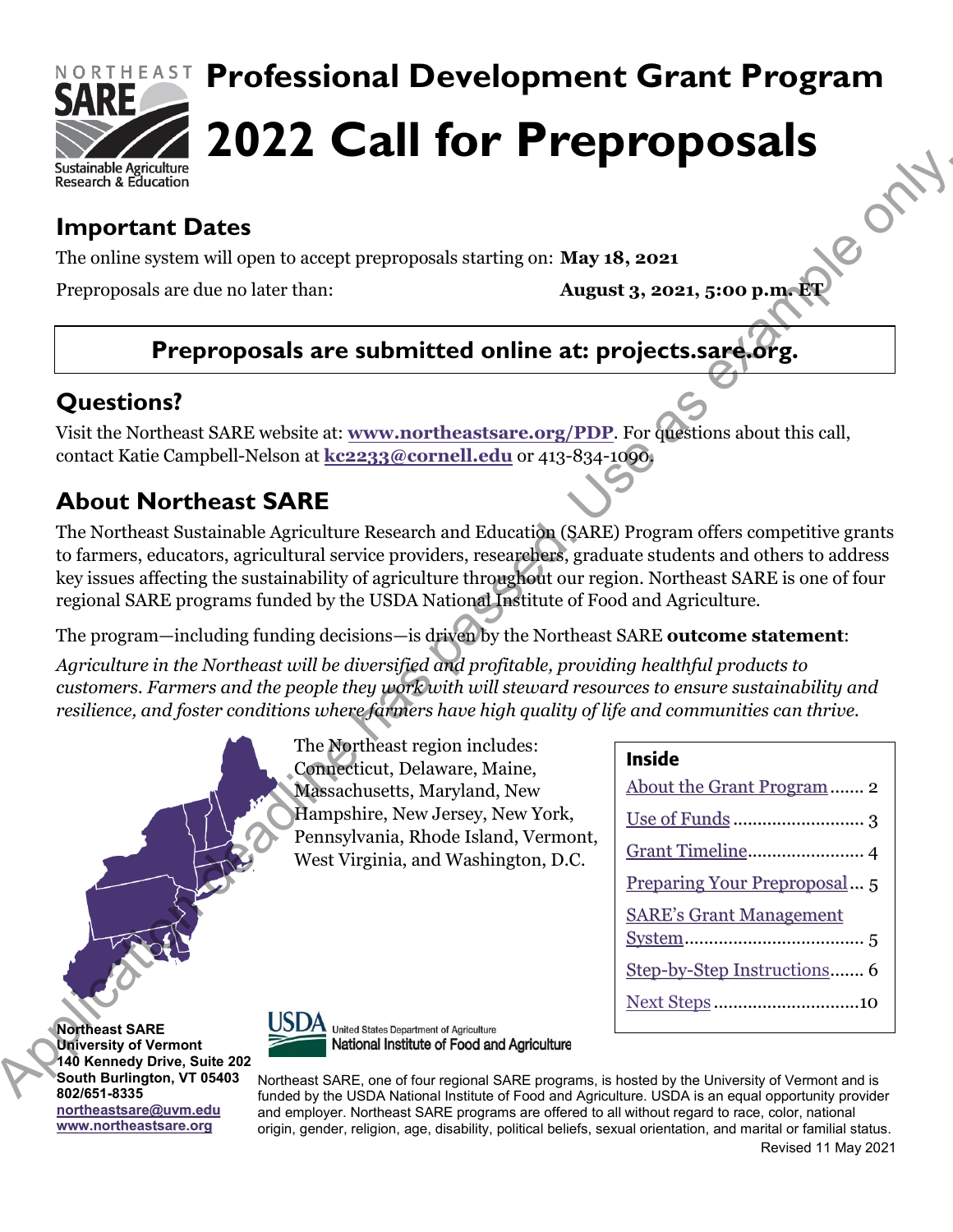# <span id="page-1-0"></span>**About Northeast SARE Professional Development Grants**

#### **Overview**

The Northeast SARE Professional Development Grant program funds projects that develop the knowledge, awareness, skills and attitudes of agricultural and other service providers about sustainable agriculture practices to teach, advise or assist farmers. An agricultural service provider is a professional who assists farmers as part of their work. Projects that develop the ability of other service providers (for example, real estate agents, bankers, and attorneys) to work with farmers are also eligible. These service providers then use what they've learned through participation in project activities in their work with farmers.

The Professional Development Grant program uses an outcome funding approach with a "performance target" to describe the changes in practices, behaviors or conditions among service providers expected to result from the proposed project. To learn more about outcome funding and the use of performance targets, visit our "Guide to Outcome Funding" at: **www.northeastsare.org/outcomefunding**.

#### About Preproposals

Preproposals are required for the Professional Development Grant program, as well as for Northeast SARE's Research and Education, and Research for Novel Approaches Grant programs.

The preproposal is a preliminary concept document. Reviewers select those that best meet the review criteria (outlined on pages 7-9) to be invited to submit full proposals. A preproposal is only invited if it has strong justification, a clear and measurable performance target, and effective approaches to achieving the target. In general, about one-half of preproposals are invited to submit full proposals and about one-third of full proposals are approved for funding by the Northeast SARE Administrative Council.

#### Eligible Applicants

Professional Development Grants are open to agricultural service providers, including personnel at colleges and universities, Cooperative Extension, agricultural and community nonprofit organizations, municipalities, tribal governments, state departments of agriculture, federal agencies like NRCS, for-profit entities (such as private consultants, veterinary practices and other businesses that serve the farming community), and others who work with service providers.

Northeast SARE encourages projects submitted from or in collaboration with women, the LGBTQ+ community, and Black, Indigenous and People of Color (BIPOC). Additionally, we encourage projects submitted from or in collaboration with Minority Serving Institutions (including 1890s and other historically Black colleges and universities, Hispanic-Serving Institutions, and tribal colleges and universities) and other organizations in the Northeast that work with historically underrepresented communities. knowledge, a<br>waveleness, shill and a thit data of a grientline is a consistent and<br>example, reaching the proposition of the system and the system of the<br>system consistent and the system of the distribution of the system o

Your organization must have the legal structure and financial capacity in place to receive and execute a Northeast SARE contract, including expending funds needed for the project prior to receiving reimbursements from Northeast SARE; advance payments are not possible.

Projects must take place within the Northeast region, described on page 1.

An individual project leader (Principal Investigator) may not submit more than two preproposals per grant program per year. If you submit multiple preproposals and more than one is invited to submit a full proposal, you may submit *only one* full proposal. Current SARE grant recipients who are behind in their reporting will not be invited to apply for full proposals.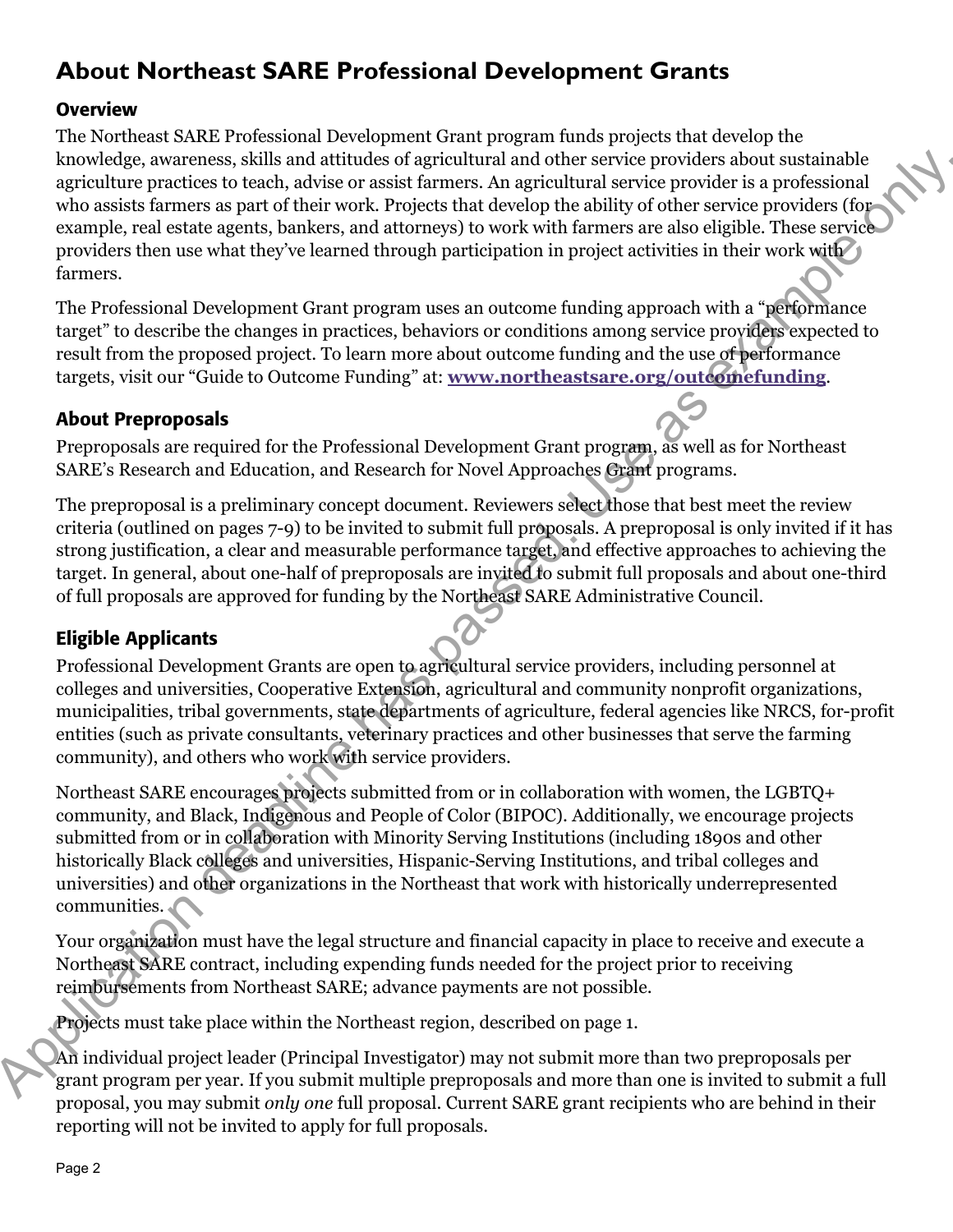Northeast SARE will not fund proposals that appear to duplicate work that has been approved for funding by another grant program (within or external to SARE).

Northeast SARE is committed to accessibility for all eligible applicants. We encourage you to reach out to us regarding any challenges you experience as you plan and submit your preproposal.

#### Funding Available

Northeast SARE's Administrative Council has allocated \$1 million to fund projects for this cycle of Professional Development Grants. There is no funding cap for this program but proposals funded typically range from \$30,000 to \$150,000 depending upon the project's complexity and duration. We estimate that 8 to 12 awards will be made for the 2022 cycle.

#### Project Duration

Typical project length is 2 to 3 years. All projects must be completed by November 30, 202

#### Conflict of Interest

Members of the Northeast SARE Administrative Council, SARE staff, and SARE State Coordinators are not permitted to be funded or named in proposals submitted to this grant program. Members of proposal review teams are not permitted to discuss or vote on proposals that are submitted by organizations they work for, organizations for which they serve as a board member or paid consultant, former graduate student advisees or advisors, family members, or close personal friends. Reviewers may not participate in review of a proposal in which collaborators on research projects or co-authors on peer reviewed publications (including pending publications and submissions) serve as project leaders; the timeline for this prohibition is for any projects or publications within the past three years. Northeast SARE's full Conflict of Interest policy can be found at: **https://go.uvm.edu/nesarecoi**. **Funding Available**<br> **Excellent at NHE-2** Administrative Council bas allocated \$1 million to fund projects for this cycle of<br> **Excellent at NHE-2** Application description (For the including cup for this program but propos

#### Public Domain

Preproposals and reviews are kept confidential, shared only among Northeast SARE staff, Administrative Council members, and grant program reviewers. However, Northeast SARE, as a USDA NIFA program, is committed to public access of results of funded projects; therefore, information on funded projects, their reports, and related information will be in the public domain.

#### Acknowledging SARE

All funded projects are required to acknowledge Northeast SARE as the funding source in all project publications and outreach materials.

# <span id="page-2-0"></span>**Use of Funds**

SARE funding must comply with USDA NIFA and University of Vermont (Northeast SARE's host institution) guidelines. Therefore, there are certain allowable and ineligible expenses for this grant program, listed below. All grant expenses must be incurred during the contract period, which will be defined before the project begins.

#### **Eligible Expenses**

Funds may be used for the following expenses, as long as they are specific to the project:

- **Labor**, including wages, stipends, salary, and benefits for individuals working on the project;
- **Supplies**, including research and demonstration supplies, outreach materials, copies, postage, printing, program participation incentives (when clearly necessary for the success of the program) and software;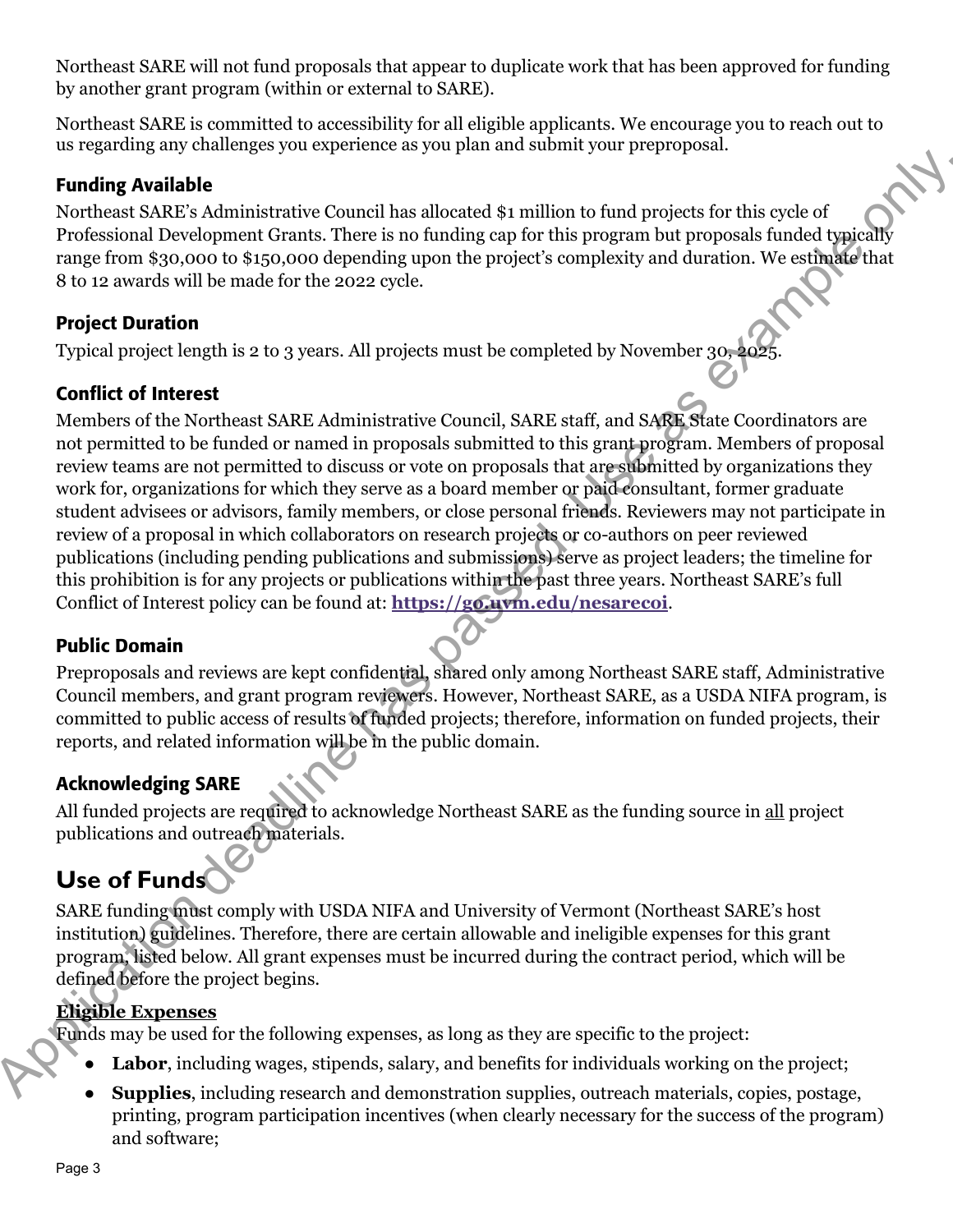- Farm equipment **rental or operating charges**;
- **Equipment** that are necessary for, and unique to, the project. Equipment with general uses (like a computer or tractor) are not eligible.
- **Travel and per diem necessary for the project**;
- **Journal publication fees** if they are incurred during the contract period; and
- **Indirect costs** up to 10 percent of total direct costs.

#### **Ineligible Expenses**

Funds may NOT be used for:

- **Capital costs** including the purchase of land, buildings, livestock, general use machinery greenhouses, and major improvements, fixtures or expansion expenses;
- **Normal operating expenses** such as utilities, general maintenance, general supplies, or any other expenses that would be present in the absence of the project;
- **Promotional items**, including items of clothing (hats, tee shirts, aprons, etc.), swag, giveaways, subsidies, raffles, and branded promotional material;
- **Travel to scholarly meetings** unless essential to the project, such as presentation of project results;
- **International travel** unless integral to the project's success and described in the full proposal's budget justification (Note: There are certain restrictions on costs and carriers);
- **Cell phone charges**, even if you use your cell phone in the course of the project;
- **Food expenses** unless necessary for the continuity of a training event or project meeting; and
- **Expenses outside of the grant period**. SARE cannot pay for expenses incurred before the award start date or after the end date on the grant contract.

It is expected that costs for copiers, cameras, computers, video equipment, and other items that have a wide range of uses beyond the boundaries of the project be provided by the applicant and covered as indirect costs. To be considered as a direct cost, the item must be clearly essential and used 100% for the project. dependent mecks and y on the poeter,<br>since as both the solid of the set as example on the set as the set as example on the set as example of the sets as example of the sets as example of the sets as example of the set of t

# <span id="page-3-0"></span>**Grant Timeline**

| Applicants notified whether or not they are invited to submit a full proposal  August 30, 2021 |
|------------------------------------------------------------------------------------------------|
|                                                                                                |
|                                                                                                |
|                                                                                                |
|                                                                                                |
|                                                                                                |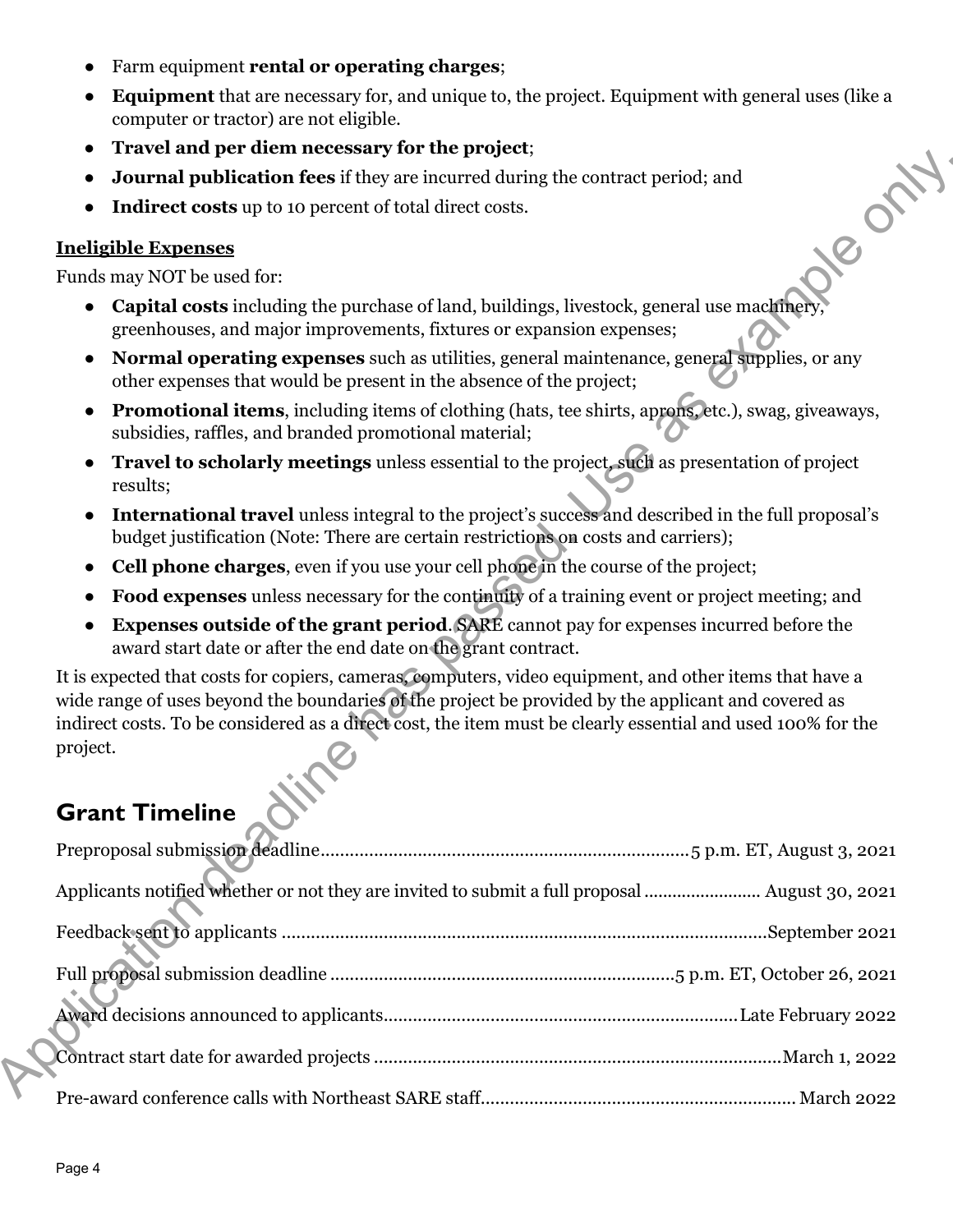# <span id="page-4-0"></span>**Preparing Your Preproposal**

You will submit your preproposal online at: **[projects.sare.org](https://projects.sare.org/)**. Please prepare your preproposal well in advance of the deadline.

There are word limits for most entries. We suggest you use a word processing program to develop your preproposal content offline, ensuring it is accurate and complies with the word limits before pasting into the online system. To that end, a Word document of the preproposal questions is available at: **www.northeastsare.org/PDPPrepDoc**.

Keep your writing clear and simple. To the extent possible, avoid scientific jargon and specialized vocabulary -- write for a mixed audience that includes farmers, researchers, extension staff and other agricultural service providers. You can assume that grant reviewers have solid agricultural knowledge, but not necessarily deep expertise in your subject area.

Do not include links to external sites, as they will not be considered by reviewers.

# <span id="page-4-1"></span>**SARE's Grant Management System**

Preproposals are submitted online at: **projects.sare.org**.

The Grant Management System will be open for preproposals from May 18, 2021 until the deadline, **5 p.m. ET on Tuesday, August 3, 2021**. Staff are available to answer questions until 5 p.m. ET on the due date. We strongly suggest you submit your preproposal well in advance of the deadline in the unlikely event you experience technical issues that take time to resolve.

#### Getting a User Account

Enter the SARE Grant Management System at: **projects.sare.org**. All new users should select "**Create an account**" and complete the registration information. The system will send you an email with instructions to create your password.

If you have previously received SARE grants, submitted project reports or recently reviewed SARE grants, you are registered as a user in the system and should use your account to submit your preproposal. Once logged in, be sure to update your account profile. If your account profile is incomplete, you will not be able to submit your preproposal. Here, the Grant Management System will show the message, "Missing contact information. <Individual's Name> must log in and update their profile before application can be submitted." These are word thin the model entires. We angeged you take a word process proporous contents where you write the main a to denote the proporous content of the proporous content of the proporous [pas](https://projects.sare.org/)sed in the two model in

#### Logging In

From the SARE Grant Management System landing page at **projects.sare.org**, select "**Log in.**" Once logged in, select "**Start a new grant proposal.**" Grant opportunities for all four SARE regions will be listed; scroll down until you see "**Northeast**" and click the "**+**" button. Under "**2022 Northeast SARE Professional Development Program Preproposal**," select "**Begin a New Proposal**."

### Entering your Preproposal

Start your preproposal by clicking "**Edit Title**" and enter a clear and succinct title, in title case, of under 150 characters (including spaces) that captures the essence of the project's intent. Avoid acronyms, jargon and unnecessary words.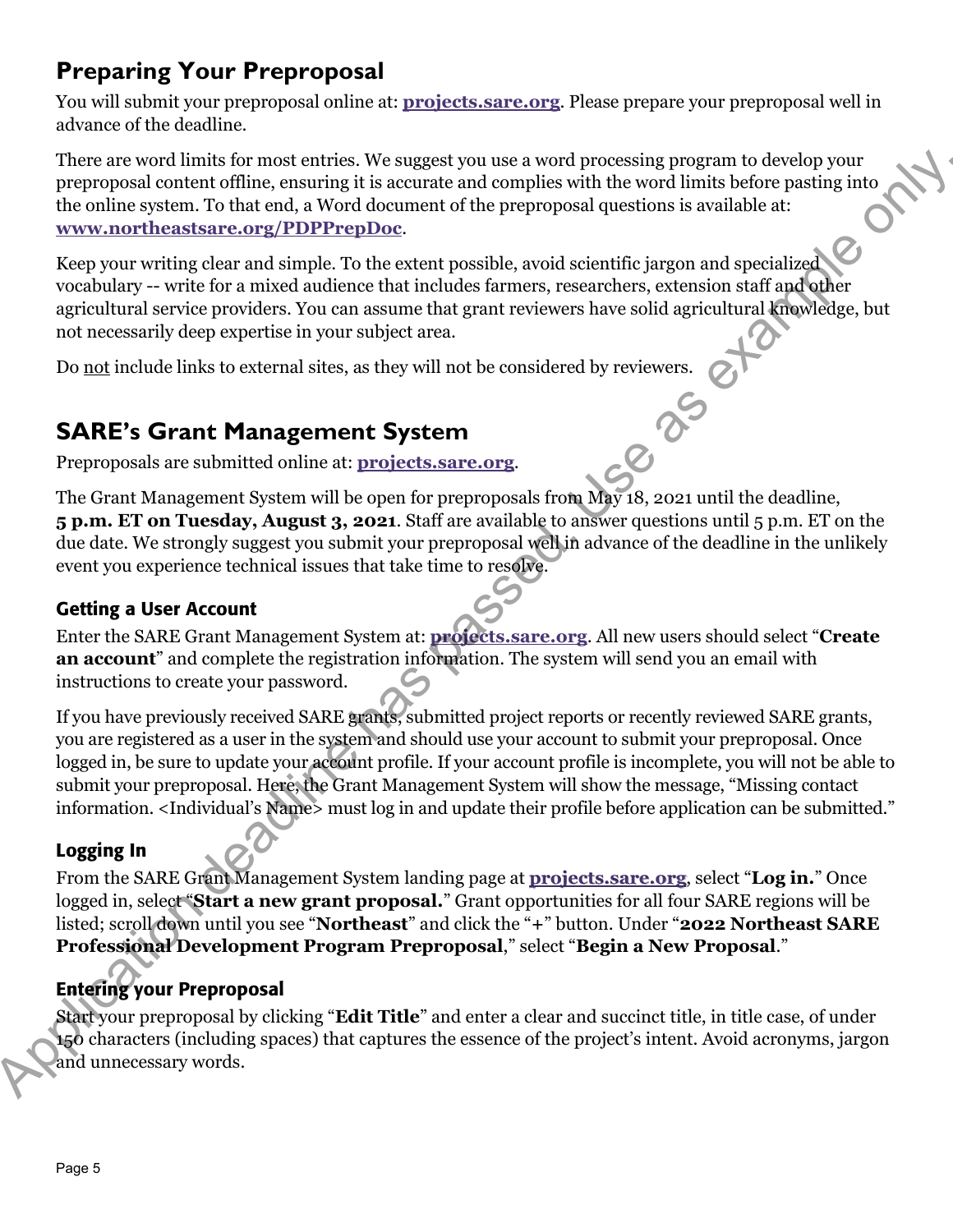Next, provide a brief "**Project Description**" of 300 characters or less by clicking "**Edit Description**." This is a short description of what the project intends to accomplish and, should your project be funded, will show up as the search result in the SARE database.

Be sure to click "**Save**" after each entry.

In the majority of cases you, the grant applicant, are the project leader/principal investigator (PI). Here, you should ignore the button that says "**Change**" under the **"Principal Investigator"** heading. If it is necessary for the applicant and the PI to be different, use the "**Change**" button to add PI information here. If the PI does not currently have an account, they need to create one and complete their full profile information before the preproposal can be submitted. Note: The PI is responsible for oversight of the project and must be housed at the same organization as the project's authorized official (the person authorized to sign for the organization hosting the grant, if funded).

Next, complete the preproposal sections. Click on each section and submit responses to the questions. To enter information, click "**Edit Answer**" for each question and be sure to click "**Save**" after each entry. See the step-by-step instructions that follow for more guidance on these sections. At any time during the writing of your preproposal, you may preview a draft from the Proposal Overview Page by clicking "**View Draft.**" Once there, you can also share the draft of your preproposal with collaborators by either sending the "**Link to Share**" found at the top of the draft page or by creating and sending a PDF of the preproposal. since can canceler that a specifical investigation (PI). Here, where one can can controll in the passe you, the grant applicant, are the "**Change"** but can the "**Change"** but the "Change" but the "Change" but the "Change"

When all preproposal questions are answered to your satisfaction, go to the Proposal Overview page and click the "**Submit Proposal**" button at the bottom of the page. The "**Submit**" button will not appear until you have answered all required questions. Select "**I understand**" to confirm your submission. You will receive an email confirmation of your submission. *Your submission is not complete until this final step, and it is important that you see the email confirmation to be sure your submission went through.*

Prior to the deadline, you may unsubmit to revise the proposal, but if you do so, don't forget to submit it again when you are done, otherwise it will not go forward to review. Each time you submit or unsubmit the preproposal, you will receive an email confirmation.

# <span id="page-5-0"></span>**Step-by-Step Instructions**

The preproposal is divided into two sections, each containing multiple questions. Instructions for all questions are presented below. Review criteria appear next to their associated questions throughout the preproposal.

To navigate the preproposal online, each section appears on the menu in the left sidebar of the **Proposal Overview** page; clicking on the section heading will open the fields for entering responses to questions. To enter a response, click the "**Edit Answer**" button after each question. Answers should be written per the instructions below and should adequately address the associated review criteria when applicable. Overview page; clic:<br>
To enter a response,<br>
the instructions below<br>
Please note:<br>
No attachmen<br>
Do <u>not</u> include<br>
A formal budg

Please note:

- No attachments are allowed in the preproposal application.
- Do not include links to external sites; they will not be considered by reviewers.
- A formal budget is not required but you will be asked to estimate your anticipated funding request.
- No authorized signatures are required for preproposal submission.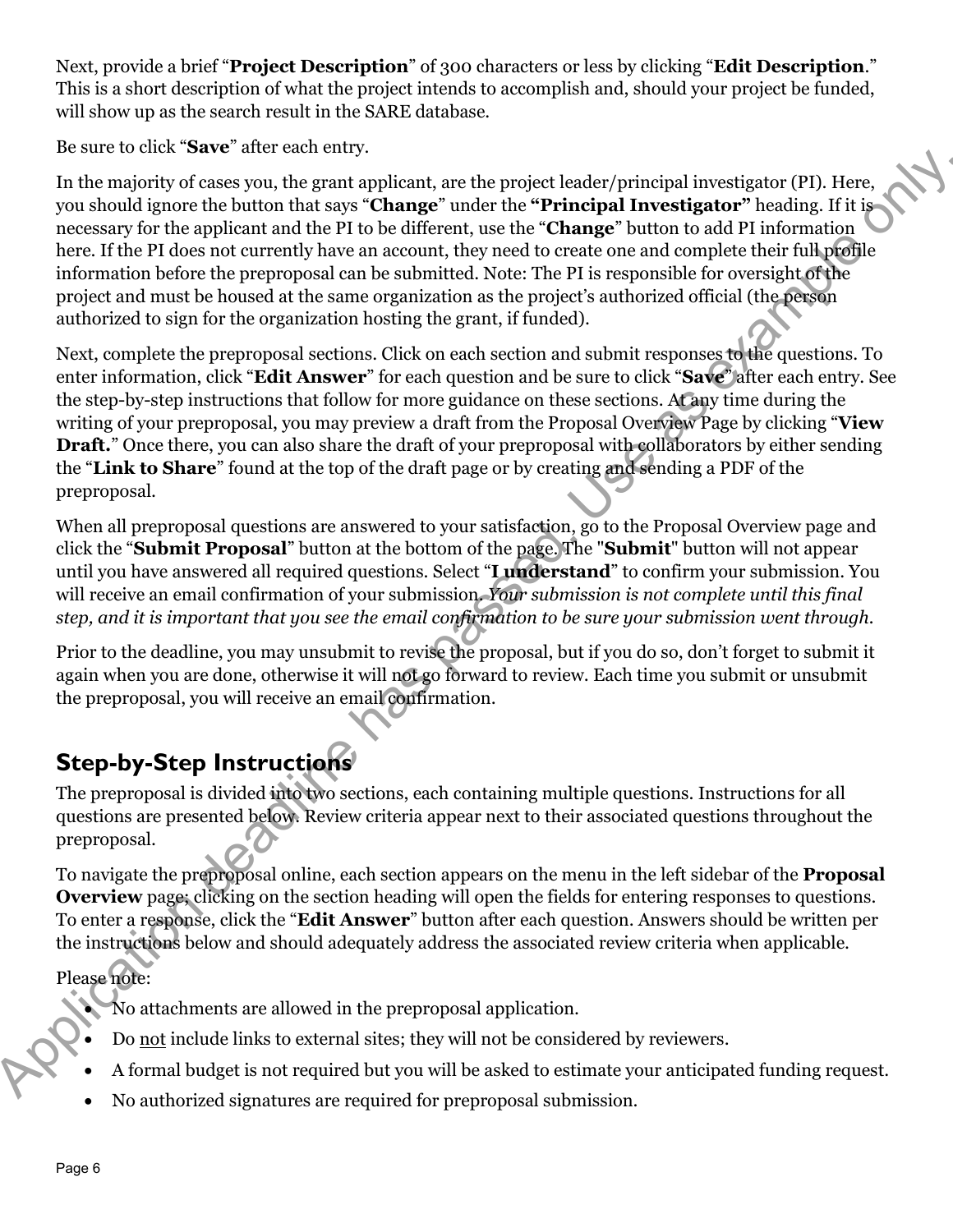# **General Information**

*Note: This section has no review criteria and is not scored by reviewers.* 

**Organization:** Name of organization or institution hosting the project. An answer to this question is not required; only enter if different from the applicant's institution, because the applicant's institution is automatically populated from their profile. Note that the PI needs to share the same host institution as the organizational official in a full proposal, if one is invited.

**Geographic Scope:** List the State or States where this project will take place.

**Project Length:** Enter the anticipated project length, in years.

**Resubmission:** Was a full proposal of this work submitted previously to Northeast SARE? Answer yes or no.

#### **Additional Context (Optional, 150-word limit):**

If relevant, describe any challenges or opportunities that you and others conducting this type of work face in accessing resources, to provide additional context for reviewers.

# **Preproposal Questions**

#### 1. Performance Target (100-word limit)

The performance target defines the specific and verifiable actions that service providers take as a result of participating in the project (you may wish to finalize this section of the preproposal last). The performance target represents your best, informed estimate of what will happen if all goes according to plan. required, by entire if if the restricted in a full proposition of the action of the third in the state of the state of the state of the state of the state of the state of the state of the state of the state of the state o

The performance target is a project's measurable goal, not a guarantee. The target should be ambitious yet realistic. It is the logical outcome that service providers are expected to achieve as a result of participating in the project.

Write your performance target in one to two sentences, using the following three required components. For example, "X number of service providers will take X action to help X farmers who represent X units production".

- The **number of service providers** who will take action to educate/advise farmers. Please use a number here, not a percentage.
- The **actions that service providers will take** to use their new knowledge, awareness, skills and attitudes to teach, advise and/or assist farmers. *Examples include the number of new classroom programs delivered, educational curricula or materials developed, number of farmers mentored, new networks developed, etc.*

• The **number of farmers** who will be educated, advised and/or assisted by the service providers.

o (Optional): Estimated total size/scale of farms these farmers manage when appropriate. *Examples include: total acres or animal units managed, gross sales, and production volume.*

#### **Review criteria:**

The performance target is specific, meaningful, measurable, and ambitious yet realistic.

It describes: 1) the number of service providers; 2) the actions they will take to teach, advise and/or assist farmers; and 3) the total number of farmers they will engage.

If a farmer performance target is included, the number of farmers adopting new practices or behaviors is measurable within the project timeframe.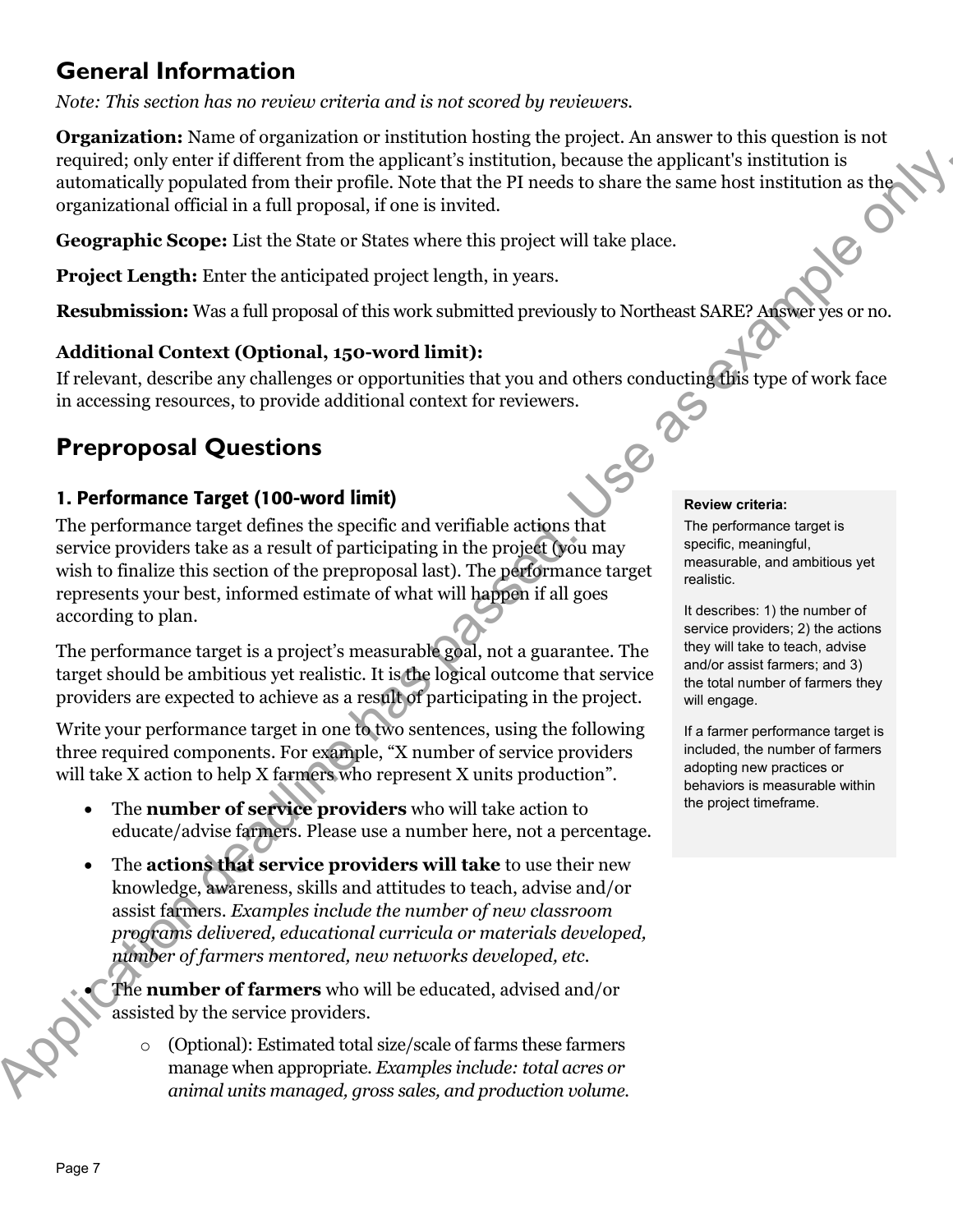**(Optional) Farmer Performance Target**. Enter a farmer performance target if it is practical to verify behavior change at the farmer level as a result of their direct participation in project activities or as a result of their contact with the project's service provider participants. If this component is included, it must be measured within the timeline of the project.

- The **change or adoption farmers will make** as a result of working with the service providers in this project.
- The **number of farmers** who will make a change or adopt a new practices or behaviors.
	- o (Optional): Estimated total size/scale of farms these farmers manage when appropriate. *Examples include: total acres or animal units managed, gross sales, and production volume.*

#### 2. Statement of Need (200-word limit)

Describe:

- 1) The problem or opportunity farmers in the Northeast face that the project will address;
- 2) Why it is important to the sustainability of agriculture;
- 3) The number, type, size and location of farms affected in the Northeast; and
- 4) How the proposed project will benefit service providers in a way that improves their ability to serve farmers.

Note: Citations are not required in the preproposal.

#### 3. Service Provider Interest (200-word limit)

Describe the service providers who will benefit from this project, and specific evidence that they have interest in helping farmers address the problem or opportunity through participation in the project. If you have data about service provider interest in the project, summarize this information. If not, describe how you will collect this data if you are invited to submit a full proposal. included, it must be massured within the three indices of the project.<br>
The change or adoption firmers will make a streament of<br>
very metalline service provides in this project.<br>
The case of factoring with the service pro

# Review criteria:

The problem or opportunity is clearly described, and it is clear that addressing it will enhance the sustainability of agriculture in the Northeast. The number, type, size and location of farms potentially affected are adequately described. The proposed project clearly benefits the ability of service providers to serve farmers.

#### **Review criteria:**

Service providers, as the project's beneficiaries, are described. Their educational needs and interests are clearly explained and supported with data if available. If not, the preproposal describes a plan to assess service provider interest with data to be presented in the full proposal. There is evidence that service providers need or want the service proposed by this project.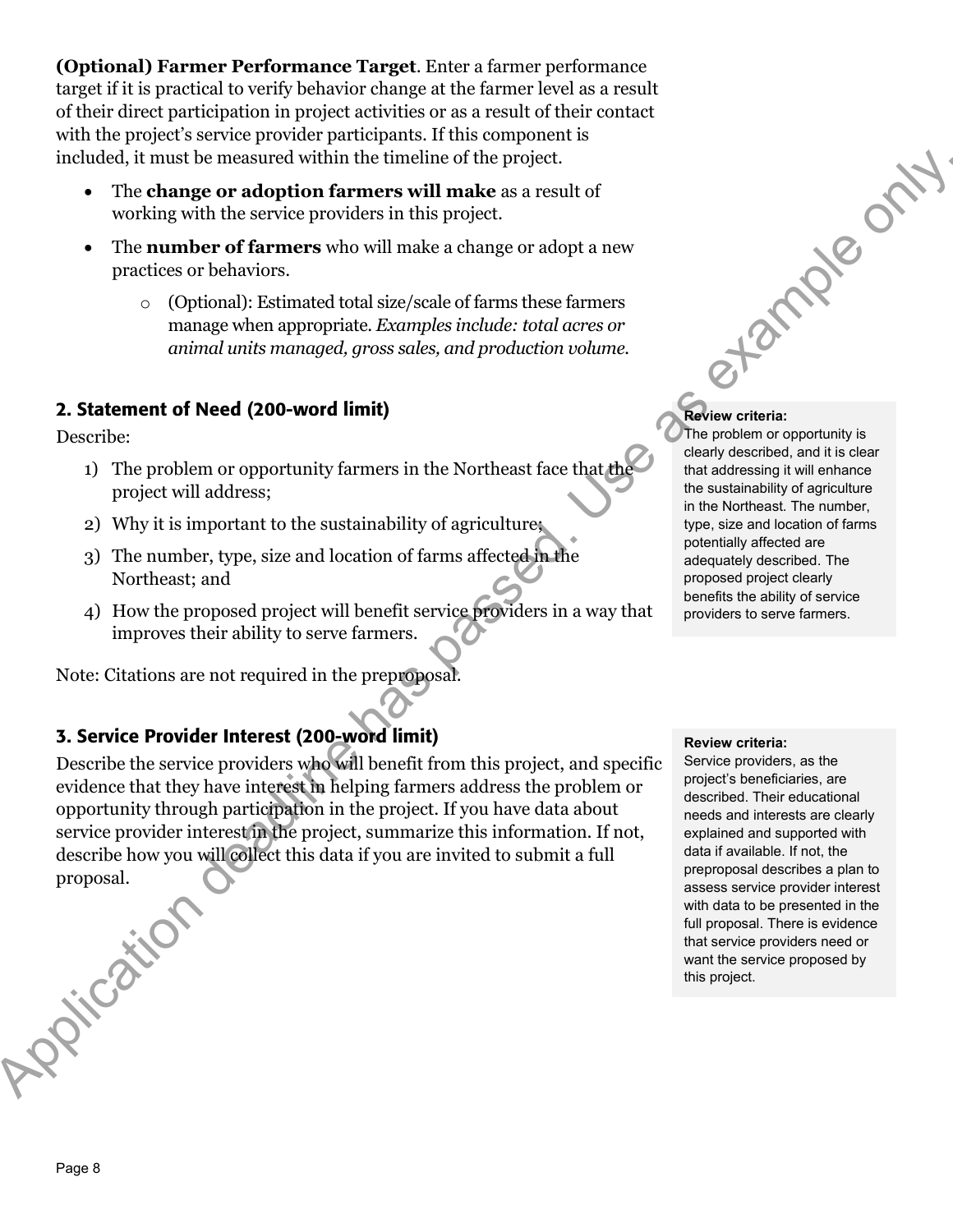#### 4. Education Plan (300-word limit)

Describe the activities that will provide service provider education.

The plan must be realistic, describe content and methods appropriate to engage service providers and will likely lead to achievement of the performance target. The description should include:

- 1) A realistic number of service providers who will participate;
- 2) How they will be recruited;
- 3) The types of project interactions and educational experiences in which service providers will participate;
- 4) The specific knowledge, awareness, skills, and attitudes that service providers will acquire from project activities that will lead to actions described in the performance target;
- 5) The support you will provide to them in their efforts to help farmers address the problem or opportunity (e.g., coaching, software, record keeping tools, fact sheets, videos or other instructive materials and support); and
- 6) The process that will be used to verify the extent to which the performance target is achieved.

#### 5. Key Individuals (150-word limit)

Use the following format to describe people with essential roles in this project:

*Name, title, business or organization. Describe this person's skills, relevant experience and primary responsibilities on the project.* 

Start with yourself, then list other key individuals.

If some team members have not yet been identified, provide descriptions of their roles, as placeholders. For example, an acceptable entry might say, "a veterinarian with poultry expertise who works in the target states," or "two health department personnel with experience in water quality programs." engus extreme provides and will likely lead to achieve<br>the method and the street provides and the street provides are considered.<br>
(assumes a secondary of the street provides who will participate:<br>
(a) A realistic number

#### 6. Funding request estimate (select category)

Select a range that estimates the total budget request you anticipate for this project (include the allowed indirect to your institution, limited to 10% of the total, in your estimate): "Under \$50,000;" "\$50,000 to \$99,999;" "\$100,000 to \$149,999;" or "Over \$150,000."

Funding requests should align with project duration, scope of the work, and intensity of the education program for service providers. Budgets at the higher end of the range will be considered for projects that include multidisciplinary or multi-organizational efforts.

Matching funds are not required for SARE grants.

Note: Should your preproposal be selected to submit a full proposal, it is expected that the final funding request fall within the range you select here.

#### **Review criteria:**

The education plan offers a realistic approach to meet service provider needs; appropriate and effective educational approaches are clearly described; the knowledge, awareness, skills and attitudes to be gained by service providers are likely to lead to the performance target. It is clear how project verification will be conducted.

#### **Review criteria:**

The key individuals have the skills and experience to conduct the project. Their roles are well defined.

#### **Review criteria:**

The estimate of funds needed appears realistic and reasonable for the performance target proposed and the work described.